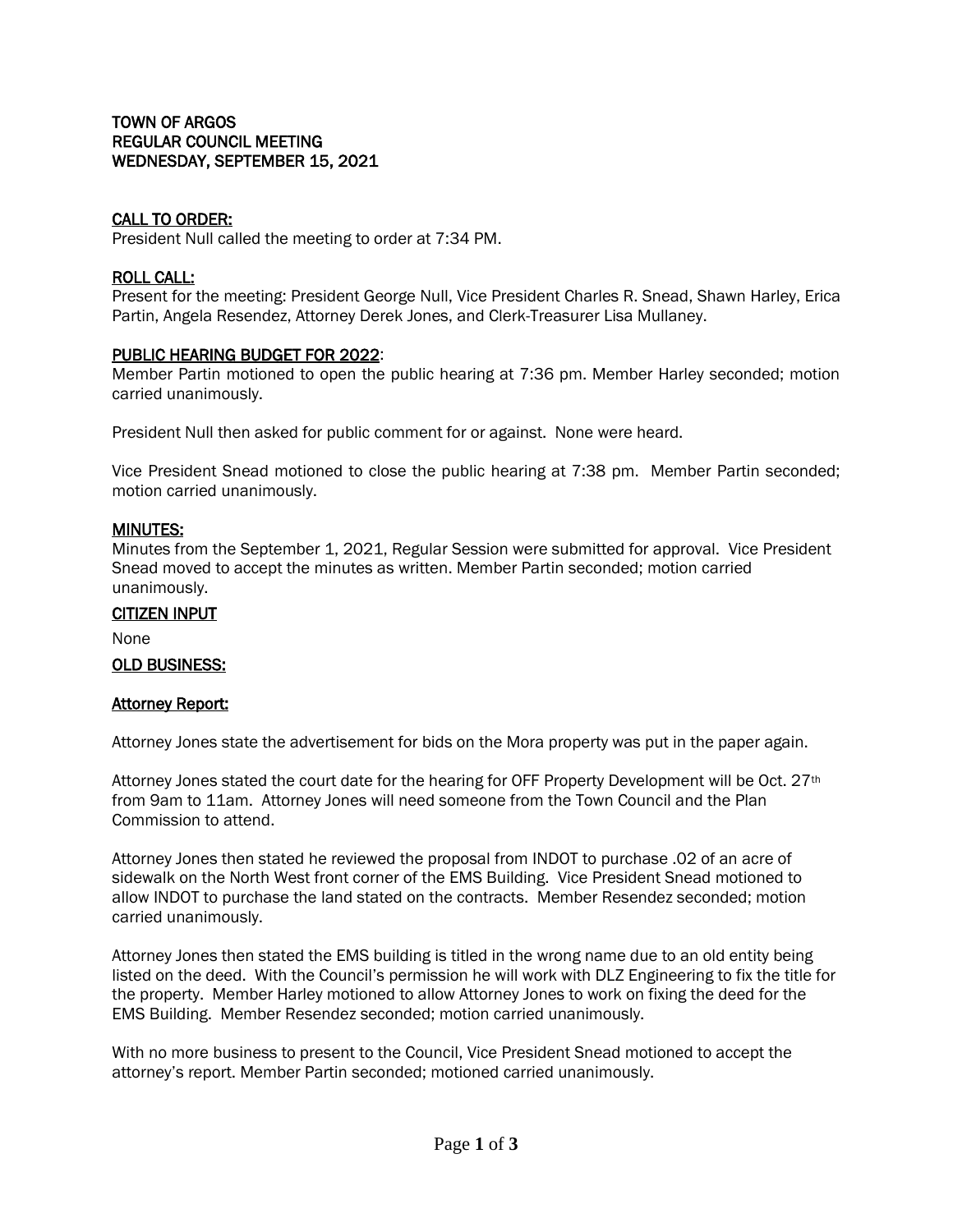## Other Old Business:

Mark VanDerWeele brought up that Mark Dean will oversee the Argos Fire Territory in January. He asked the Council if he should oversee both the Fire and EMS from now until January 1, 2021. Vice President Snead motioned to put Mark Dean in charge of the EMS until he takes over in January 1, 2021. Member Harley seconded; motion carried unanimously.

## *NEW Business:*

## *Halloween Trick or Treating Hours:*

After a discussion, Vice President Snead motioned to have the town trick or treat hours from 5pm – 8 pm on Saturday, October 30,2021. Member Partin seconded; motion carried unanimously.

### Ordinance 2021-13 Budget 2022 Ordinance-

After discussion, Member Harley motioned to accept Ordinance 2021-13 as written on the first reading. Member Partin seconded; motion carried 4 to 1 with President Null abstaining due to being on the Argos Fire Department.

### Other New Business –

Parkside Church is requesting to close South St. from Michigan St to Maple St on October 31<sup>st</sup> from 9am to 5pm for their fall party. Member Harley motioned to allow the above. Member Resendez seconded; motion carried unanimously.

### Department Head Reports-

All department heads and the Economic Director submitted their reports for review.

Chief Bowman presented his report.

Superintendent Lindstrom presented his report. He gave updates on several utility projects.

Chief Mark Dean presented his report. He stated the  $28<sup>th</sup>$  of this month is the fun day at the fire station.

EMS Director Wagers included his report in the Council package.

Mark VanDerWeele gave the Economic Development report. Updated the Council on various economic projects.

Vice President Snead motioned to accept the department head reports. Member Partin seconded; motion carried unanimously.

# CLAIMS

The September 15, 2021, claims which totaled \$458,346.59. Member Harley moved to accept claims September 1, 2021, through September 10, 2021. Member Partin seconded. The motion carried unanimously.